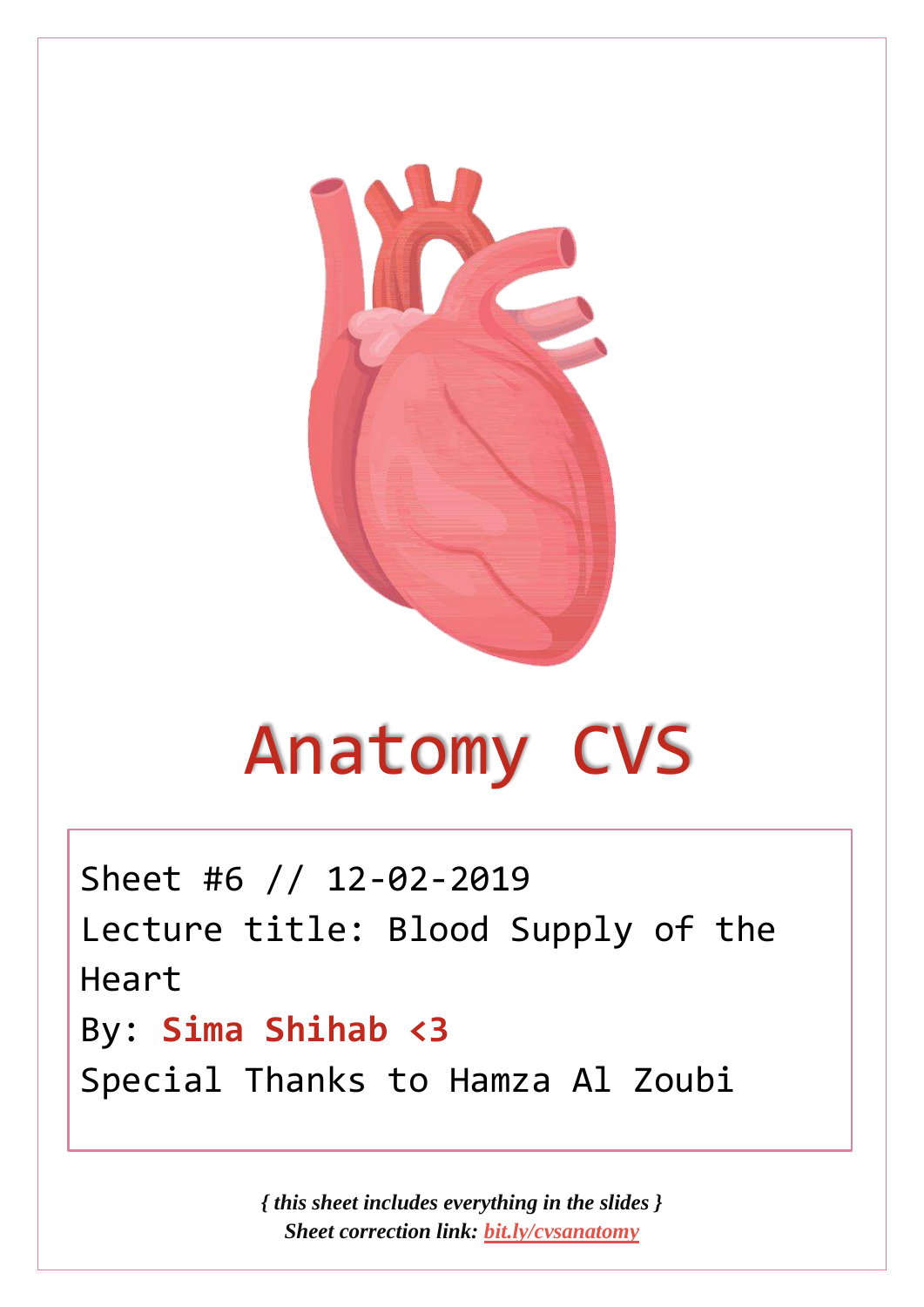#### **Introduction:**

The heart is a vital organ, just as the brain or the lungs, and if the heart stops, a person would die, and for that it needs a lot of oxygen to establish its work, and is supplied with a good amount of blood. Although it's considered the pump, the heart's wall is thick needs its own vascularisation through arteries and veins.



The heart is supplied by TWO main arteries:

The Left Coronary Artery The Right Coronary Artery

As you recall, the aorta begins at the top of the left ventricle and this opening is surrounded by the vestibule, followed by the ascending aorta, arch of the aorta, and descending aorta.

Right above the aortic valve there are 3 swellings:

- 1. Anterior aortic sinus
- 2. Left posterior aortic sinus
- 3. Right posterior aortic sinus

The **Anterior Aortic Sinus**: from which the **Right Coronary Artery** originates

➔ Comes out from between the *right auricle* and *pulmonary trunk* then descends down the *right coronary sulcus*: at this point it supplies the right atrium (including the SA node; which is supplied by the *Sinus Node Branch***,** and the AV node) and the right ventricle

A *coronary sulcus* is a depression between the atria and the ventricles. There's a right and a left coronary sulci.

an *aortic sinus* is a dilation/widening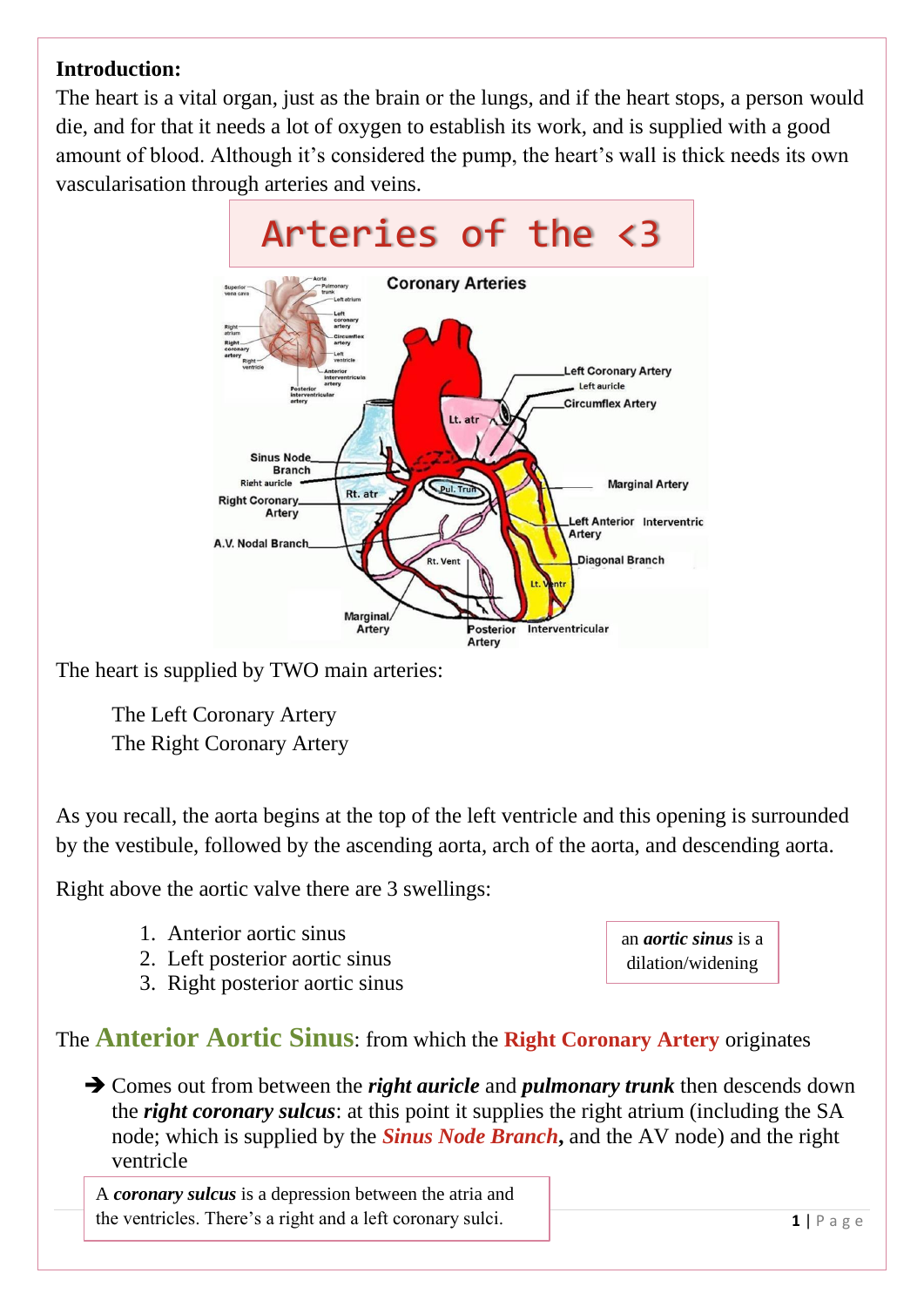➔ As it runs along the right coronary sulcus, it reaches *the lower margin of the heart*, then rounds posteriorly (in the coronary sulcus) and ends at the *posterior interventricular sulcus.*

**Sulcus**=groove/depression between the ventricles; there's an anterior and a posterior IV sulci.

**Septum**=the attachment point between the ventricles; located exactly between the anterior and posterior IV sulci.

At the posterior interventricular sulcus it comes down giving a branch called the *Posterior Interventricular Artery* (aka *posterior descending artery*)

- ➔ Along the lower border/margin running down towards the apex *is the Marginal Artery.*
- **→** The right coronary artery supplies the bottom portion of both ventricles and back of the septum. Dysfunction of the sino-atrial and AV nodes may have been the result of ischaemic damage during the infarction $\rightarrow$  treated with the use of an **artificial pacemaker**.

#### Summary:

Rt coronary artery  $\rightarrow$  {SA Node Branch, Marginal Artery, Posterior interventricular artery}

**No vessels arise from The Right Posterior Aortic Sinus; it's just a sinus and is referred to as** *the Non-Coronary sinus.*

### The **Left Posterior Aortic Sinus**: from which the **Left Coronary Artery** originates:

➔ comes out between the *left auricle* and the *pulmonary trunk*; gives the branch *Left Anterior Interventricular Artery* (aka *left anterior descending artery*)

- o Then runs down the *anterior interventricular sulcus* and passes through the *lower margin* posteriorly and anastomoses with *the marginal artery* and the *right interventricular artery*
- o Through its descent it gives a branch called *The Diagonal Branch:* supplies the left ventricle and reaches the apex of the heart.

at the apex of the heart there's an anastomosis between branches of the left and right coronary arteries.

o supplies the front and bottom of the left ventricle and the front of the septum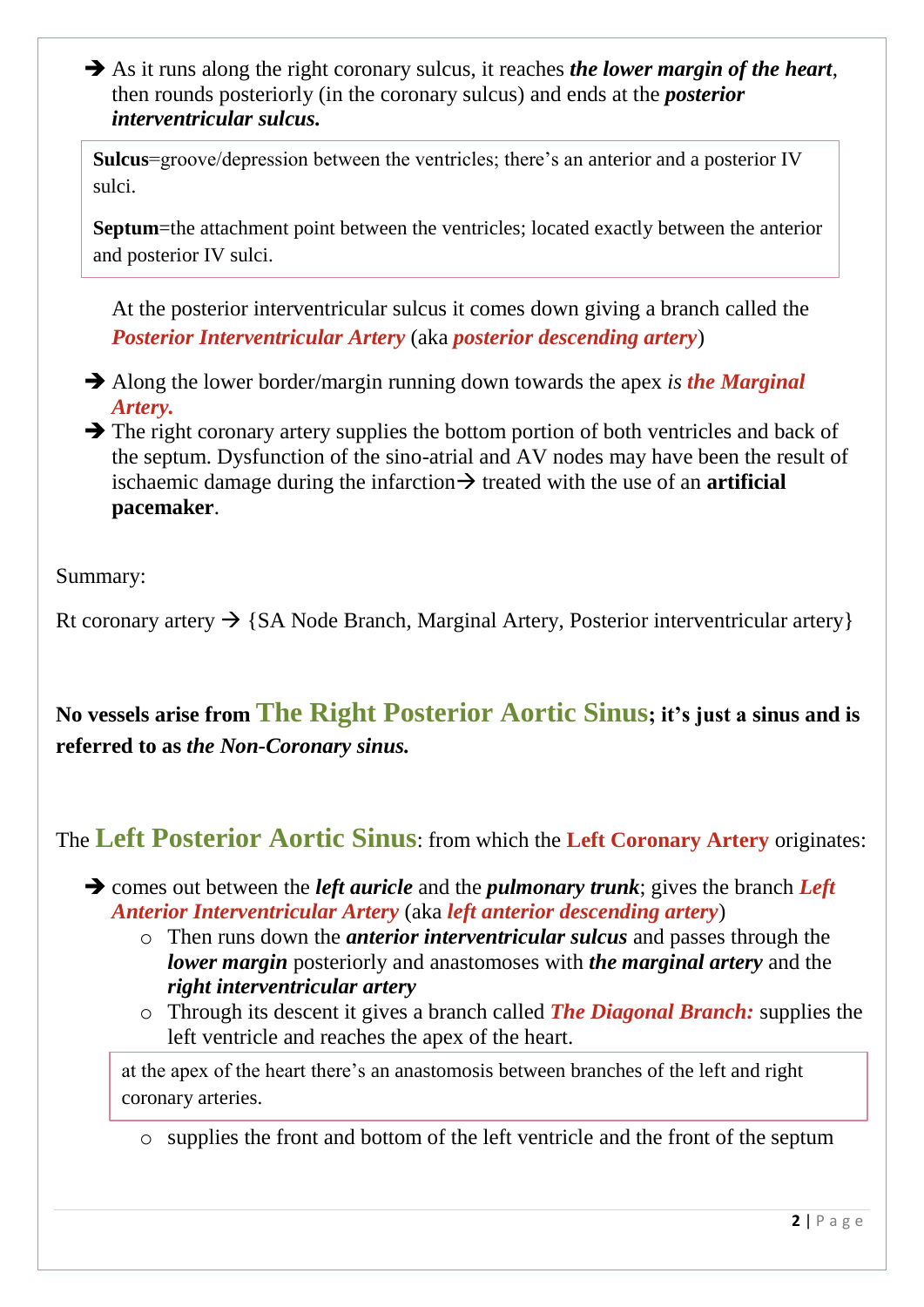➔ Then enter through the *left coronary sulcus* and gives *The Left Circumflex Artery*

- o The circumflex artery passes the left border of the heart, passing behind the heart and anastomoses with terminal branches of the right coronary artery
- o Some books say this anastomosis makes an artery called **the posterior interventricular artery**, so we have two posterior interventriculars from the LCA and RCA that may anastomose.

o supplies blood to the left atrium, side and back of the left ventricle**.**

## **Ischaemia & Angina Pectoris:**

Coronary Arteries may be blocked in the case of Atheromas or Atherosclerosis.

Atherosclerosis: is the deposition of cholesterol in the wall (subendocardial region; under the intima) of the artery as an atheroma until it clogs it.

{Easterns are more susceptible to developing Atherosclerosis due to their fat-laden diet}

If the artery is thickened, the blood flow would be very minimal or cease to a portion of the heart, causing Ischaemia.

An example of ischaemia is when you walk through snow, the arteries vasoconstrict and occlude, causing a gangrene commonly referred to as Frost Bite.

Whenever there is ischaemia, there's **pain** in that area. { Femoral artery ischaemia -> pain in the lower limb. }

The signs of heart ischaemic pain: *Angina Pectoris* (Chest pain). Which is of two types:

- 1. **Unstable Angina** (aka **Resting Angina**): the pain is present in the resting state. (severe ischaemia)
- 2. **Stable Angina**: in which there is moderate occlusion, enough blood is supplied in the resting state, but pain occurs in the set of exercise in which the  $O_2$  demand to tissues increases. (moderate ischaemia).

\*When an interventricular artery gets occluded, although there is anastomoses, they're not sufficient to supply  $O_2$ .

The SA Node is present at the base of SVC at the upper end of the sulcus terminalis in the RA wall.

The AV Node is present in the interatrial septum above the opening of the coronary sinus in the RA wall.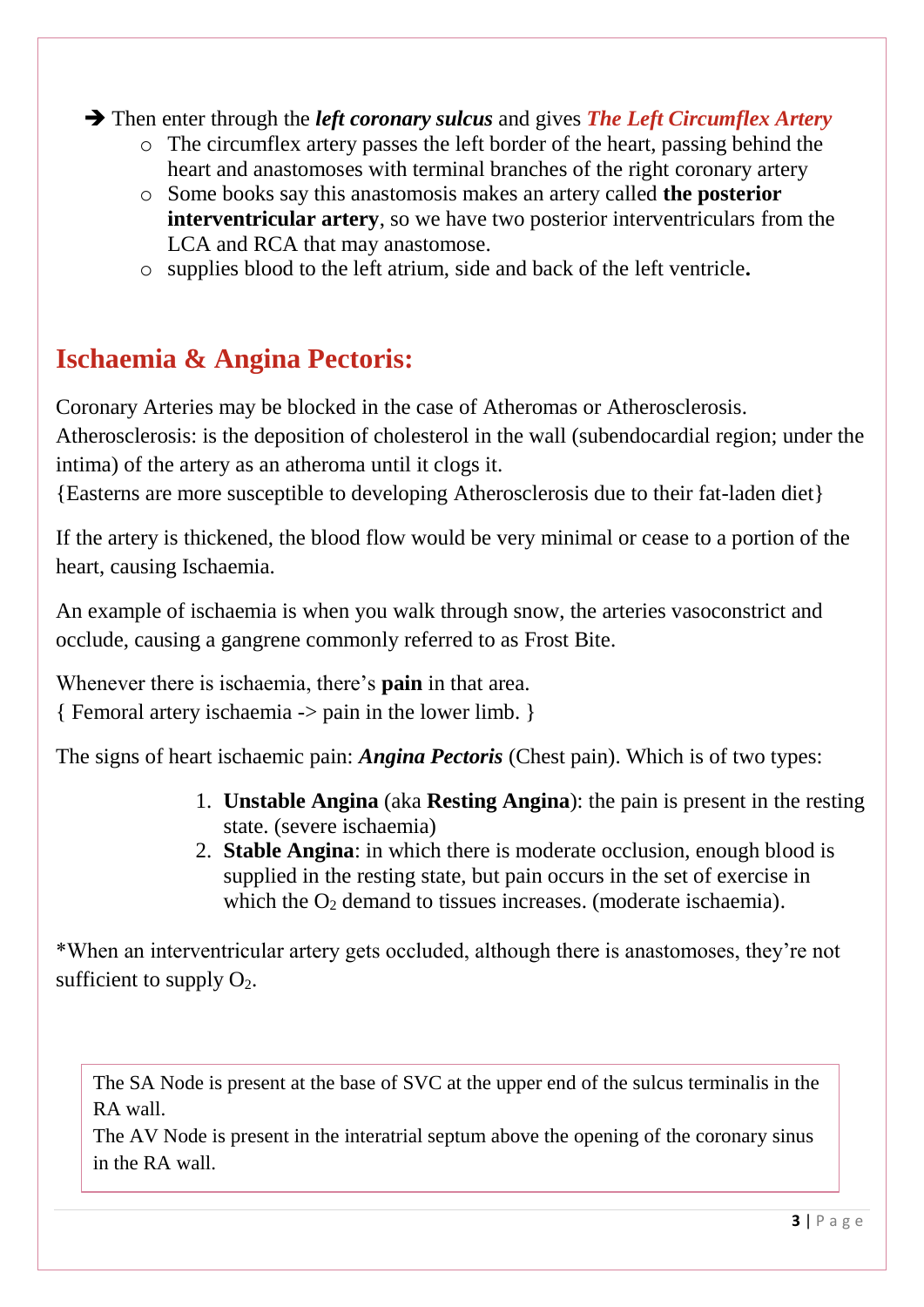

Deoxygenated blood from the heart returns to the right atrium. Mainly in three ways:

*Firstly* & *Primarily*: All the veins of the heart join together in a very large vein called

**The Coronary Sinus** that passes in the *posterior coronary sulcus* (behind the heart) and opens directly in the right atrium to the left side of the IVC opening between it and the tricuspid valve.

*Secondly*: The blood could also return directly to the right atrium (do not drain into the coronary sinus), as in the **Anterior Cardiac Vein** (more than one vein); comes from the anterior wall of the right ventricle draining into the right atrium.

*Thirdly:* Other very small veins, called **Venae Cordis Minimae** drain much of the heart wall from the 4 cavities/chambers opening directly into the cavities of the heart.

Tributaries of the **Coronary Sinus**:

- 1- *The Great Cardiac Vein*: passes in the **anterior interventricular sulcus**, through the left border travelling back behind the heart to the coronary sulcus, receives the *Left Marginal Vein*, finally ending at the coronary sinus,
- 2- *The Middle Cardiac Vein:* in the **posterior interventricular sulcus**.